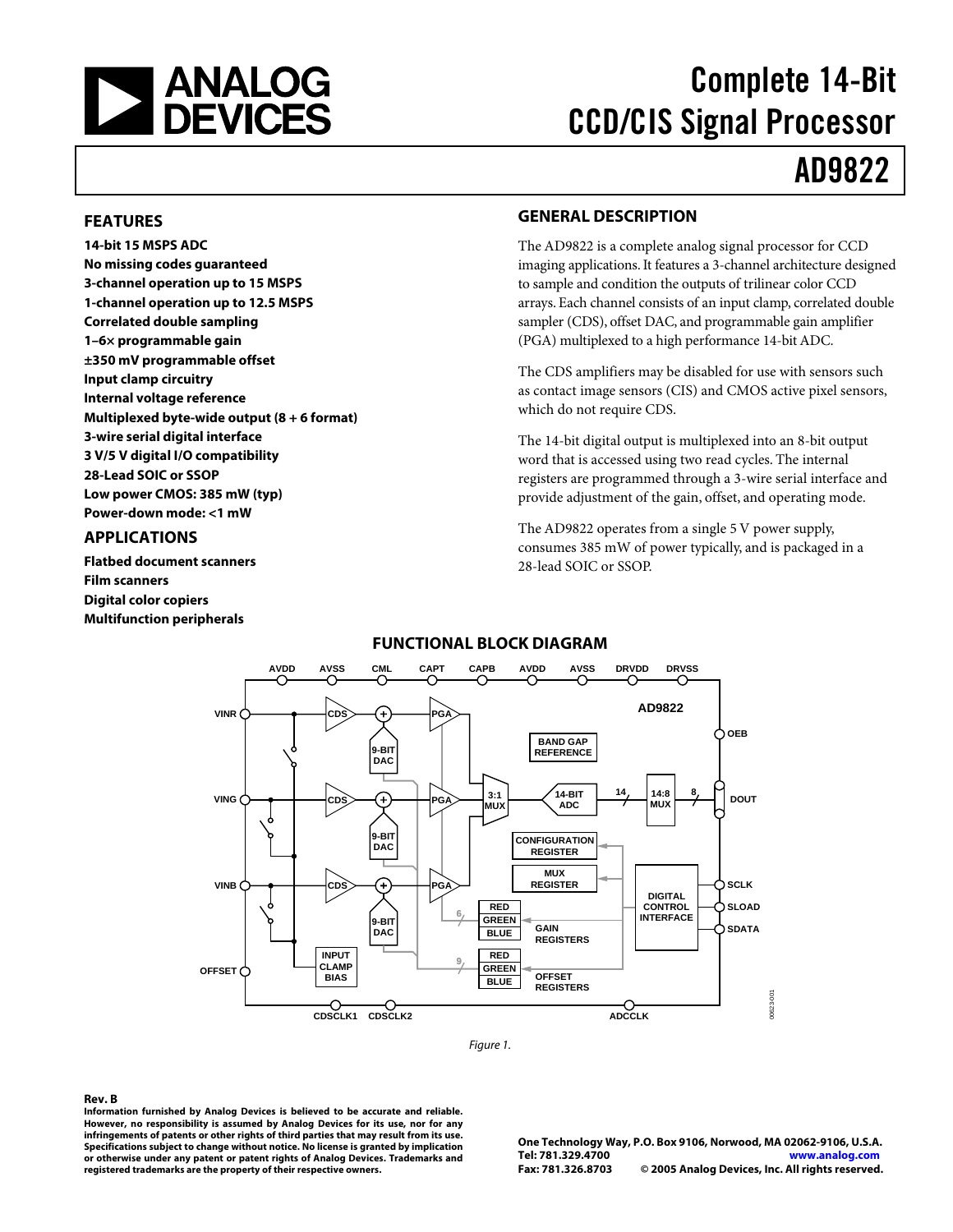# **TABLE OF CONTENTS**

# 

### **REVISION HISTORY**

| $2/05$ —Rev. A to Rev. B |  |
|--------------------------|--|
|                          |  |
|                          |  |
|                          |  |

#### 12/99-Rev. 0 to Rev. A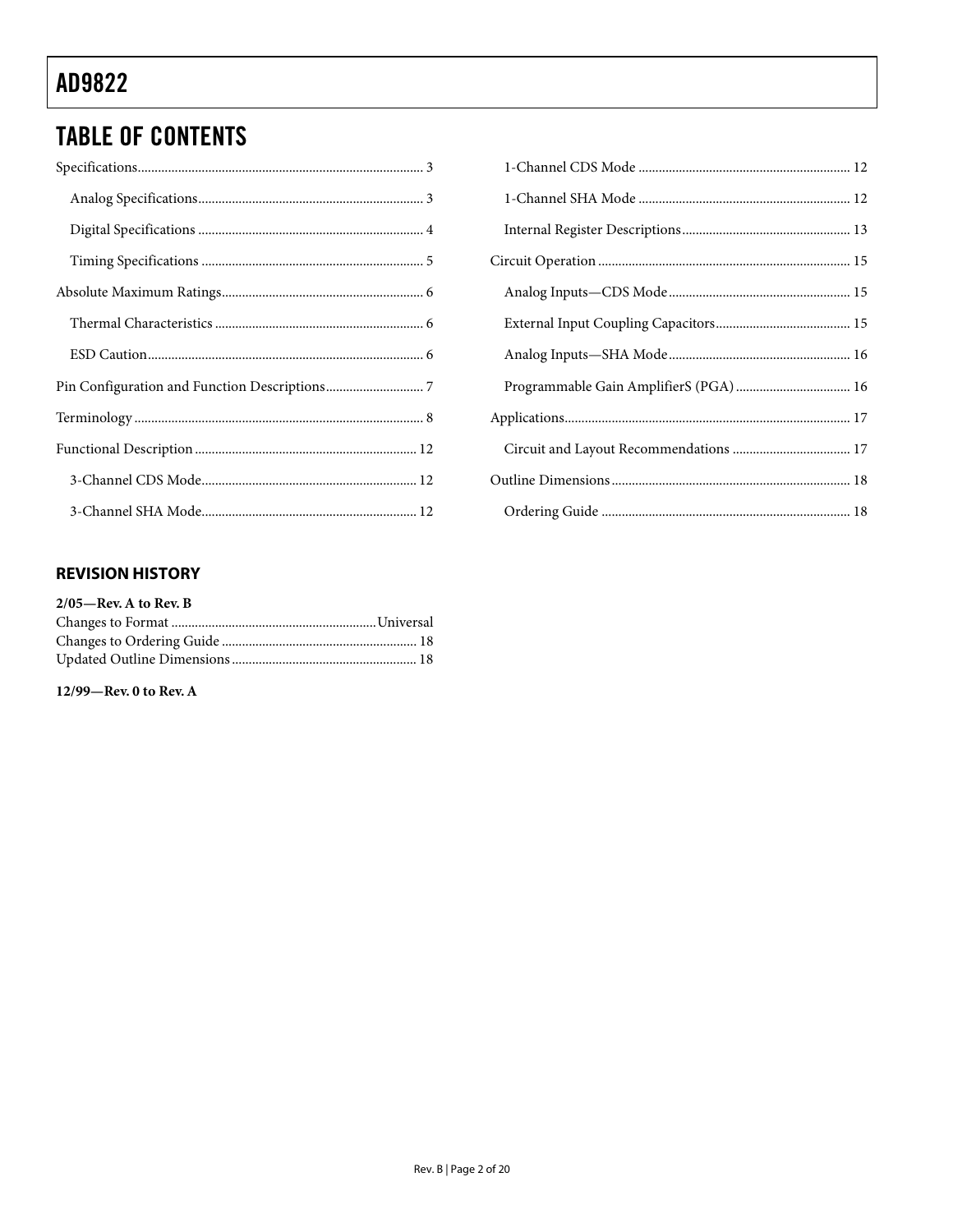# <span id="page-2-0"></span>**SPECIFICATIONS**

### **ANALOG SPECIFICATIONS**

 $T_{MIN}$  to  $T_{MAX}$ ,  $AVDD = 5$  V,  $DRVDD = 5$  V,  $CDS$  mode,  $f_{ADCCLK} = 15$  MHz,  $f_{CDSCLK1} = f_{CDSCLK2} = 5$  MHz,  $PGA$  gain = 1, unless otherwise noted. **Table 1.** 

| ravit r.<br>Parameter                   | Min          | <b>Typ</b>              | <b>Max</b>   | Unit              |
|-----------------------------------------|--------------|-------------------------|--------------|-------------------|
| MAXIMUM CONVERSION RATE                 |              |                         |              |                   |
| 3-Channel Mode with CDS                 | 15           |                         |              | <b>MSPS</b>       |
| 1-Channel Mode with CDS                 | 12.5         |                         |              | <b>MSPS</b>       |
| ACCURACY (ENTIRE SIGNAL PATH)           |              |                         |              |                   |
| <b>ADC Resolution</b>                   |              | 14                      |              | <b>Bits</b>       |
| Integral Nonlinearity (INL)             |              | $-17.0/+3.5$            |              | <b>LSB</b>        |
| INL $@6$ MHz                            |              | $-10.5/+1.5$            |              | <b>LSB</b>        |
| <b>Differential Nonlinearity (DNL)</b>  |              | $-0.65/+0.75$           |              | <b>LSB</b>        |
| DNL@6MHz                                | $-1.0$       | $-0.6/+0.65$            | $+1.1$       | <b>LSB</b>        |
| No Missing Codes                        |              | 14                      |              | <b>Bits</b>       |
| No Missing Codes @ 6 MHz                | 14           |                         |              | <b>Bits</b>       |
| <b>Offset Error</b>                     | $-240$       | $-19$                   | $+200$       | mV                |
| <b>Gain Error</b>                       | $-1.4$       | $+3.5$                  | $+6.9$       | %FSR              |
| <b>ANALOG INPUTS</b>                    |              |                         |              |                   |
| Input Signal Range <sup>1</sup>         |              | 2.0                     |              | V p-p             |
| Allowable Reset Transient <sup>1</sup>  |              | 1.0                     |              | v                 |
| Input Limits <sup>2</sup>               | $AVSS - 0.3$ |                         | $AVDD + 0.3$ | V                 |
| Input Capacitance                       |              | 10                      |              | pF                |
| Input Bias Current                      |              | 10                      |              | nA                |
| <b>AMPLIFIERS</b>                       |              |                         |              |                   |
| PGA Gain at Minimum                     |              | 1                       |              | V/V               |
| PGA Gain at Maximum                     |              | 5.7                     |              | V/V               |
| PGA Gain Resolution <sup>2</sup>        |              | 64                      |              | <b>Steps</b>      |
| PGA Gain Monotonicity                   |              | Guaranteed              |              |                   |
| Programmable Offset at Minimum          |              | $-350$                  |              | mV                |
| Programmable Offset at Maximum          |              | $+350$                  |              | mV                |
| Programmable Offset Resolution          |              | 512                     |              | <b>Steps</b>      |
| Programmable Offset Monotonicity        |              | Guaranteed              |              |                   |
| <b>NOISE AND CROSSTALK</b>              |              |                         |              |                   |
| Total Output Noise @ PGA Minimum        |              | 1.5                     |              | LSB rms           |
| Total Output Noise @ PGA Maximum        |              | $6.0\,$                 |              | LSB rms           |
| Channel-to-Channel Crosstalk @ 6 MHz    |              | <1                      |              | <b>LSB</b>        |
| POWER SUPPLY REJECTION                  |              |                         |              |                   |
| $AVDD = 5 V \pm 0.25 V$                 |              | 0.063                   | 0.9          | %FSR              |
| DIFFERENTIAL VREF (@ 25°C)              |              |                         |              |                   |
| CAPT to CAPB (2 V ADC Full-Scale Range) | 0.94         | 1.0                     | 1.06         | $\sf V$           |
| <b>TEMPERATURE RANGE</b>                |              |                         |              |                   |
| Operating                               | 0            |                         | $+70$        | $^{\circ}{\sf C}$ |
| Storage                                 | $-65$        |                         | $+150$       | $^{\circ}{\sf C}$ |
| POWER SUPPLIES                          |              |                         |              |                   |
| <b>AVDD</b>                             | 4.75         | $5.0$                   | 5.25         | $\vee$            |
| <b>DRVDD</b>                            | 3.0          | $5.0$                   | 5.25         | v                 |
| OPERATING CURRENT                       |              |                         |              |                   |
| <b>AVDD</b>                             |              | 73                      |              | mA                |
| <b>DRVDD</b>                            |              | $\overline{\mathbf{4}}$ |              | mA                |
| Power-Down Mode Current                 |              | 150                     |              | μA                |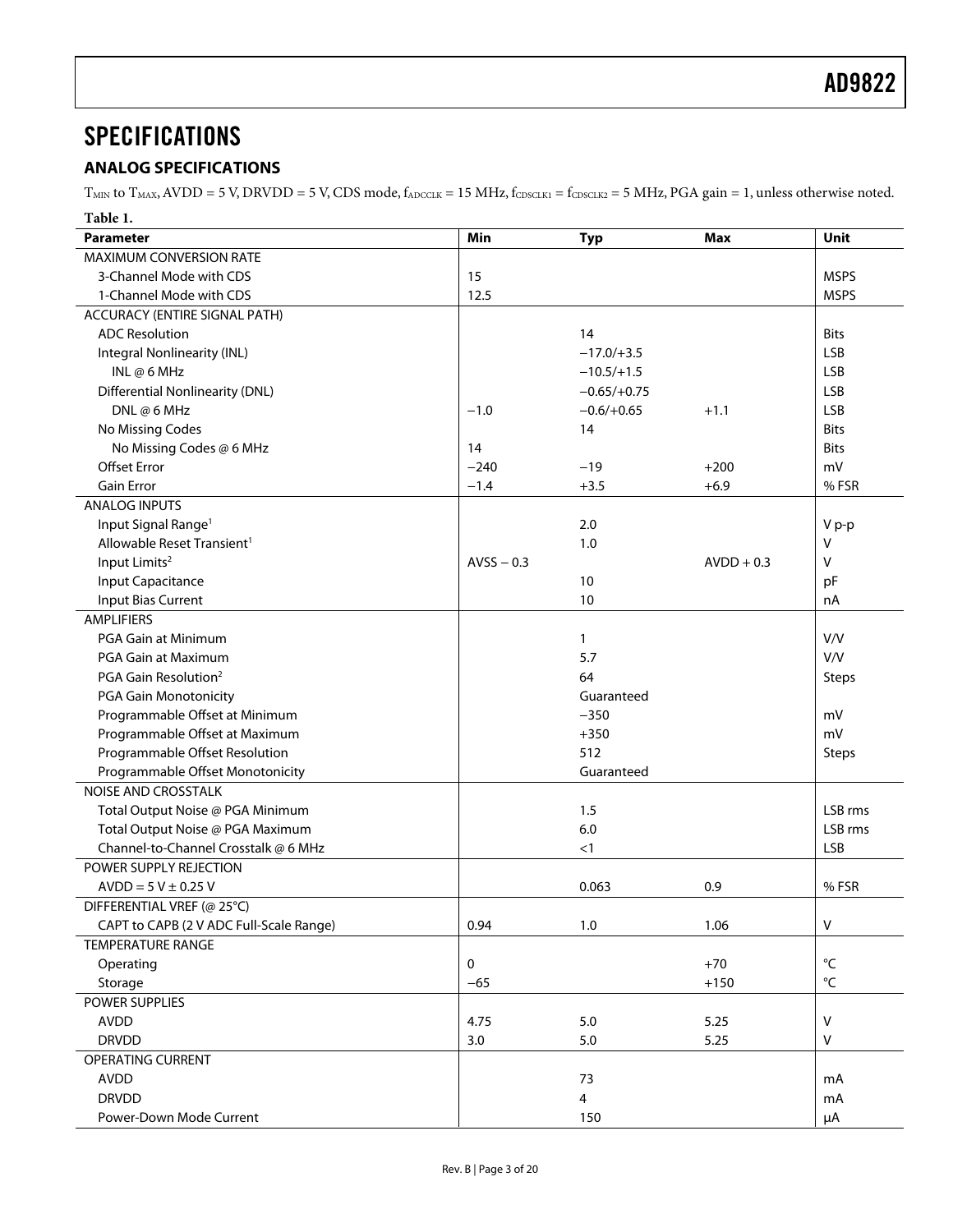<span id="page-3-0"></span>

| <b>Parameter</b>       | Min | Тур | Max | Unit |
|------------------------|-----|-----|-----|------|
| POWER DISSIPATION      |     |     |     |      |
| 3-Channel Mode         |     | 385 | 450 | mW   |
| 3-Channel Mode @ 6 MHz |     | 335 | 410 | mW   |
| 1-Channel Mode         |     | 300 |     | mW   |
| 1-Channel Mode @ 6 MHz |     | 250 |     | mW   |

<span id="page-3-1"></span>1 Linear input signal range is from 2 V to 4 V when the CCD's reference level is clamped to 4 V by the AD9822's input clamp.



### **DIGITAL SPECIFICATIONS**

 $T<sub>MIN</sub>$  to  $T<sub>MAX</sub>$ , AVDD = 5 V, DRVDD = 5 V, CDS mode,  $f<sub>ADCCLK</sub>$  = 15 MHz,  $f<sub>CDSCLK1</sub>$  =  $f<sub>CDSCLK2</sub>$  = 5 MHz,  $C<sub>L</sub>$  = 10 pF, unless otherwise noted.

63

| Table 2.                  |                       |     |     |            |      |
|---------------------------|-----------------------|-----|-----|------------|------|
| <b>Parameter</b>          | Symbol                | Min | Typ | <b>Max</b> | Unit |
| <b>LOGIC INPUTS</b>       |                       |     |     |            |      |
| High Level Input Voltage  | V <sub>IH</sub>       | 2.0 |     |            | ٧    |
| Low Level Input Voltage   | $V_{IL}$              |     |     | 0.8        | ٧    |
| High Level Input Current  | Īн                    |     | 10  |            | μA   |
| Low Level Input Current   | hц.                   |     | 10  |            | μA   |
| Input Capacitance         | $C_{IN}$              |     | 10  |            | pF   |
| <b>LOGIC OUTPUTS</b>      |                       |     |     |            |      |
| High Level Output Voltage | <b>V<sub>OH</sub></b> | 4.5 |     |            | ٧    |
| Low Level Output Voltage  | $V_{OL}$              |     |     | 0.1        | V    |
| High Level Output Current | $I_{OH}$              |     | 50  |            | μA   |
| Low Level Output Current  | $I_{OL}$              |     | 50  |            | μA   |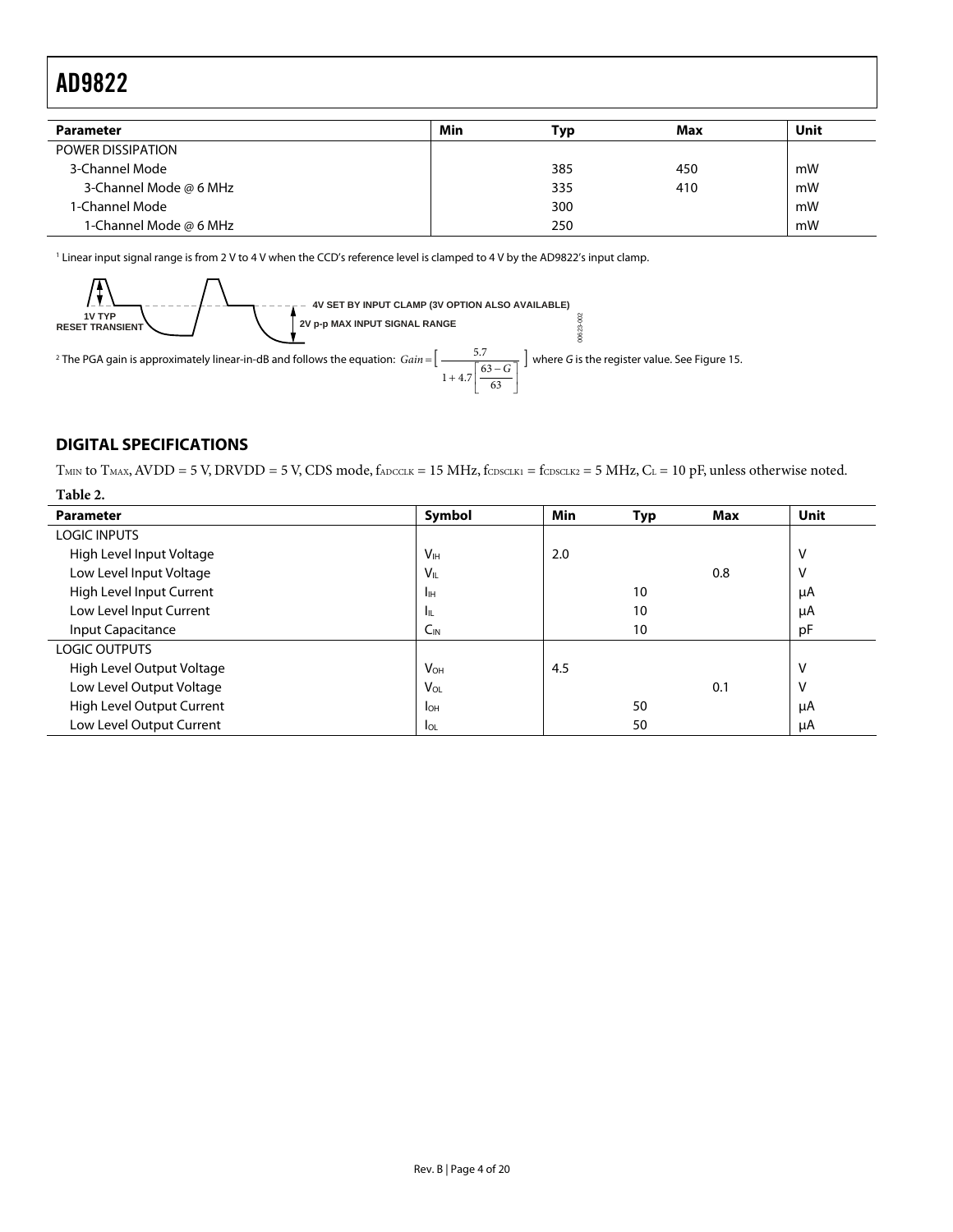### <span id="page-4-0"></span>**TIMING SPECIFICATIONS**

 ${\rm T_{MIN}}$  to  ${\rm T_{MAX}}$  AVDD = 5 V, DRVDD = 5 V.

#### **Table 3.**

| <b>Parameter</b>                         | Symbol                          | Min         | <b>Typ</b>     | <b>Max</b> | Unit       |
|------------------------------------------|---------------------------------|-------------|----------------|------------|------------|
| <b>CLOCK PARAMETERS</b>                  |                                 |             |                |            |            |
| 3-Channel Pixel Rate                     | t <sub>PRA</sub>                | 67          |                |            | ns         |
| 1-Channel Pixel Rate                     | t <sub>PRB</sub>                | 80          |                |            | ns         |
| <b>ADCCLK Pulse Width</b>                | <b><i>t<sub>ADCLK</sub></i></b> | 30          |                |            | ns         |
| <b>CDSCLK1 Pulse Width</b>               | tC1                             | 10          |                |            | ns         |
| <b>CDSCLK2 Pulse Width</b>               | tc <sub>2</sub>                 | 10          |                |            | ns         |
| <b>CDSCLK1 Falling to CDSCLK2 Rising</b> | $t_{C1C2}$                      | 0           |                |            | ns         |
| ADCCLK Falling to CDSCLK2 Rising         | t <sub>ADC2</sub>               | $\mathbf 0$ |                |            | ns         |
| <b>CDSCLK2 Rising to ADCCLK Rising</b>   | t <sub>C2ADR</sub>              | $\Omega$    |                |            | ns         |
| <b>CDSCLK2 Falling to ADCCLK Falling</b> | t <sub>C2ADF</sub>              | 30          | 40             |            | ns         |
| <b>CDSCLK2 Falling to CDSCLK1 Rising</b> | $t_{C2C1}$                      | 30          | 40             |            | ns         |
| <b>ADCCLK Falling to CDSCLK1 Rising</b>  | t <sub>ADC1</sub>               | $\Omega$    |                |            | ns         |
| Aperture Delay for CDS Clocks            | t <sub>AD</sub>                 |             | $\overline{2}$ |            | ns         |
| SERIAL INTERFACE                         |                                 |             |                |            |            |
| Maximum SCLK Frequency                   | fsclk                           | 10          |                |            | <b>MHz</b> |
| SLOAD to SCLK Setup Time                 | $t_{\rm LS}$                    | 10          |                |            | ns         |
| <b>SCLK to SLOAD Hold Time</b>           | tы                              | 10          |                |            | ns         |
| SDATA to SCLK Rising Setup Time          | t <sub>DS</sub>                 | 10          |                |            | ns         |
| SCLK Rising to SDATA Hold Time           | t <sub>DH</sub>                 | 10          |                |            | ns         |
| <b>SCLK Falling to SDATA Valid</b>       | t <sub>RDV</sub>                | 10          |                |            | ns         |
| <b>DATA OUTPUT</b>                       |                                 |             |                |            |            |
| <b>Output Delay</b>                      | t <sub>op</sub>                 |             | 8              |            | ns         |
| Three-State to Data Valid                | t <sub>DV</sub>                 |             | 10             |            | ns         |
| Output Enable High to Three-State        | $t_{HZ}$                        |             | 10             |            | ns         |
| Latency (Pipeline Delay)                 |                                 |             | 3 (Fixed)      |            | Cycles     |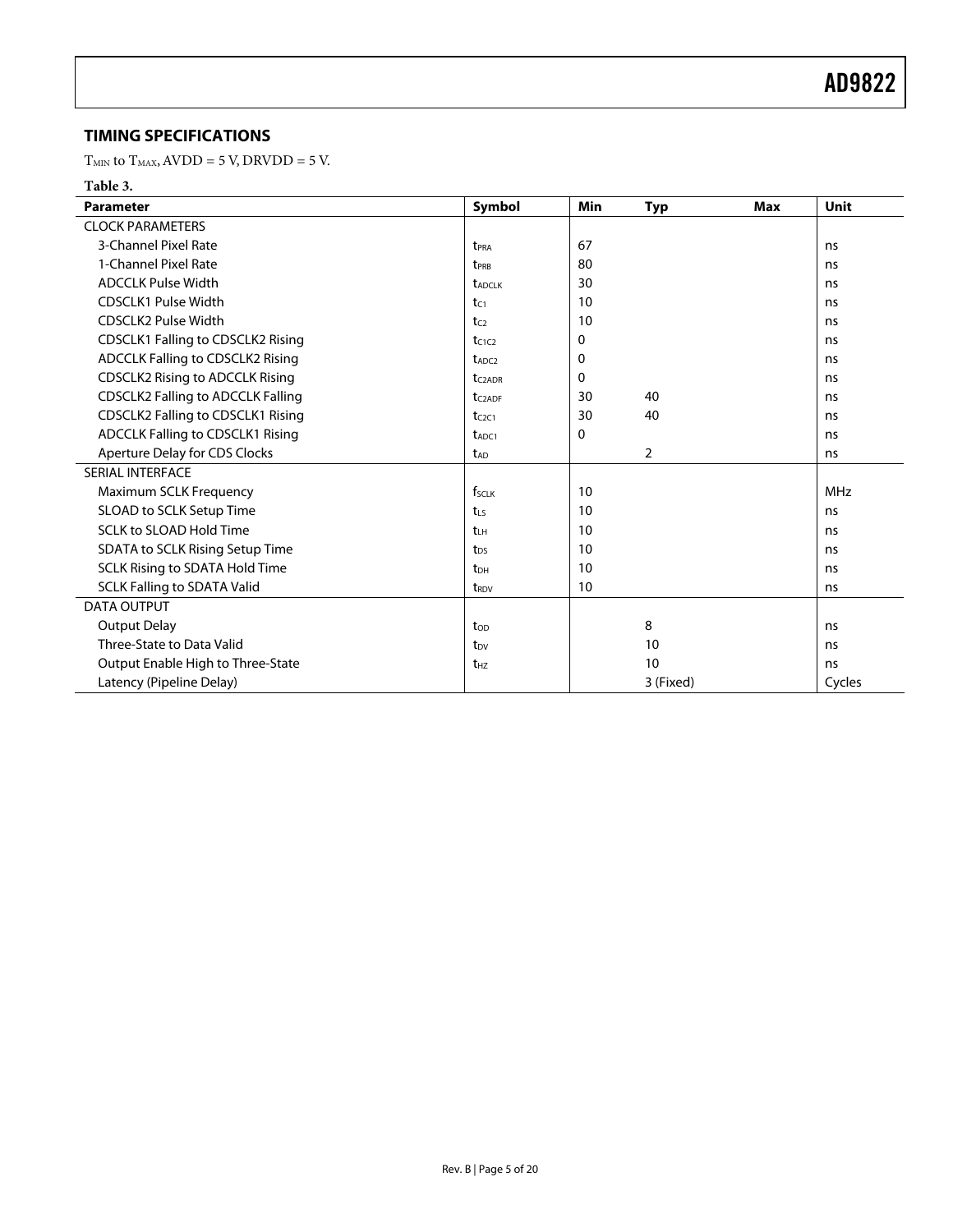# <span id="page-5-0"></span>ABSOLUTE MAXIMUM RATINGS

**Table 4.** 

| <b>Parameter</b>             | With<br>Respect<br>To | Min    | Max           | Unit |
|------------------------------|-----------------------|--------|---------------|------|
| VIN, CAPT, CAPB              | AVSS                  | $-0.3$ | $AVDD + 0.3$  | v    |
| Digital Inputs               | <b>AVSS</b>           | $-0.3$ | $AVDD + 0.3$  | ٧    |
| <b>AVDD</b>                  | <b>AVSS</b>           | $-0.5$ | $+6.5$        | ٧    |
| <b>DRVDD</b>                 | <b>DRVSS</b>          | $-0.5$ | $+6.5$        | ٧    |
| <b>AVSS</b>                  | <b>DRVSS</b>          | $-0.3$ | $+0.3$        | ٧    |
| Digital Outputs              | <b>DRVSS</b>          | $-0.3$ | $DRVDD + 0.3$ | ٧    |
| <b>Junction Temperature</b>  |                       |        | 150           | °C   |
| Storage Temperature          |                       | $-65$  | $+150$        | °C   |
| Lead Temperature<br>(10 sec) |                       |        | 300           | °C   |

Stresses above those listed under Absolute Maximum Ratings may cause permanent damage to the device. This is a stress rating only; functional operation of the device at these or other conditions above those indicated in the operational sections of this specification is not implied. Exposure to absolute maximum ratings for extended periods may affect device reliability.

### **THERMAL CHARACTERISTICS**

**28-Lead 300 Mil SOIC**  $\theta_{IA} = 71.4$ °C/W  $\theta_{\text{IC}} = 23^{\circ}\text{C/W}$ 

#### **28-Lead 5.3 mm SSOP**   $\theta_{IA} = 109^{\circ}$ C/W  $\theta_{\text{JC}} = 39^{\circ}$ C/W

### **ESD CAUTION**

ESD (electrostatic discharge) sensitive device. Electrostatic charges as high as 4000 V readily accumulate on the human body and test equipment and can discharge without detection. Although this product features proprietary ESD protection circuitry, permanent damage may occur on devices subjected to high energy electrostatic discharges. Therefore, proper ESD precautions are recommended to avoid performance degradation or loss of functionality.

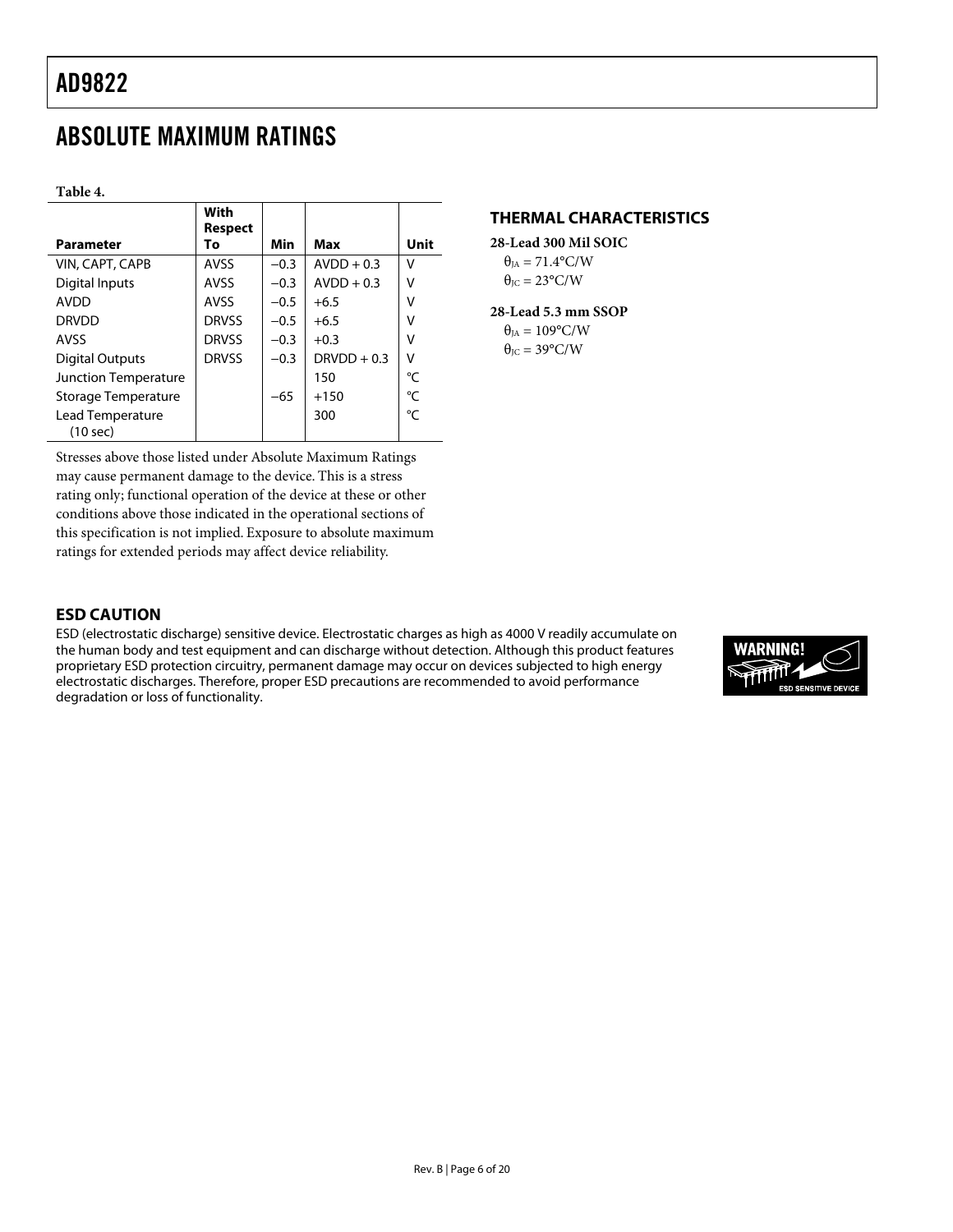# <span id="page-6-0"></span>PIN CONFIGURATION AND FUNCTION DESCRIPTIONS



Figure 2. Pin Configuration

**Table 5. Pin Function Descriptions**

| Pin No. | <b>Mnemonic</b> | Type <sup>1</sup> | <b>Description</b>                                       |
|---------|-----------------|-------------------|----------------------------------------------------------|
| 1       | CDSCLK1         | <b>DI</b>         | CDS Reference Level Sampling Clock.                      |
| 2       | CDSCLK2         | DI                | CDS Data Level Sampling Clock.                           |
| 3       | <b>ADCCLK</b>   | DI                | ADC Sampling Clock.                                      |
| 4       | <b>OEB</b>      | DI                | Output Enable, Active Low.                               |
| 5       | <b>DRVDD</b>    | P                 | Digital Output Driver Supply.                            |
| 6       | <b>DRVSS</b>    | P                 | Digital Output Driver Ground.                            |
| 7       | D7 (MSB)        | DO                | Data Output MSB. ADC DB13 High Byte, ADC DB5 Low Byte.   |
| 8       | D <sub>6</sub>  | DO                | Data Output. ADC DB12 High Byte, ADC DB4 Low Byte.       |
| 9       | D <sub>5</sub>  | DO                | Data Output. ADC DB11 High Byte, ADC DB3 Low Byte.       |
| 10      | D <sub>4</sub>  | DO                | Data Output. ADC DB10 High Byte, ADC DB2 Low Byte.       |
| 11      | D <sub>3</sub>  | DO                | Data Output. ADC DB9 High Byte, ADC DB1 Low Byte.        |
| 12      | D <sub>2</sub>  | DO                | Data Output. ADC DB8 High Byte, ADC DB0 Low Byte.        |
| 13      | D <sub>1</sub>  | DO                | Data Output. ADC DB7 High Byte, Don't Care Low Byte.     |
| 14      | DO (LSB)        | DO                | Data Output LSB. ADC DB6 High Byte, Don't Care Low Byte. |
| 15      | <b>SDATA</b>    | DI/DO             | Serial Interface Data Input/Output.                      |
| 16      | <b>SCLK</b>     | DI                | Serial Interface Clock Input.                            |
| 17      | <b>SLOAD</b>    | DI                | Serial Interface Load Pulse.                             |
| 18      | <b>AVDD</b>     | P                 | 5 V Analog Supply.                                       |
| 19      | <b>AVSS</b>     | P                 | Analog Ground.                                           |
| 20      | <b>CAPB</b>     | A <sub>O</sub>    | ADC Bottom Reference Voltage Decoupling.                 |
| 21      | <b>CAPT</b>     | A <sub>O</sub>    | ADC Top Reference Voltage Decoupling.                    |
| 22      | <b>VINB</b>     | AI                | Analog Input, Blue Channel.                              |
| 23      | <b>CML</b>      | A <sub>O</sub>    | Internal Bias Level Decoupling.                          |
| 24      | <b>VING</b>     | AI                | Analog Input, Green Channel.                             |
| 25      | <b>OFFSET</b>   | A <sub>O</sub>    | Clamp Bias Level Decoupling.                             |
| 26      | <b>VINR</b>     | Al                | Analog Input, Red Channel.                               |
| 27      | <b>AVSS</b>     | P                 | Analog Ground.                                           |
| 28      | <b>AVDD</b>     | P                 | 5 V Analog Supply.                                       |

1 Type: AI = Analog Input, AO = Analog Output, DI = Digital Input, DO = Digital Output, P = Power.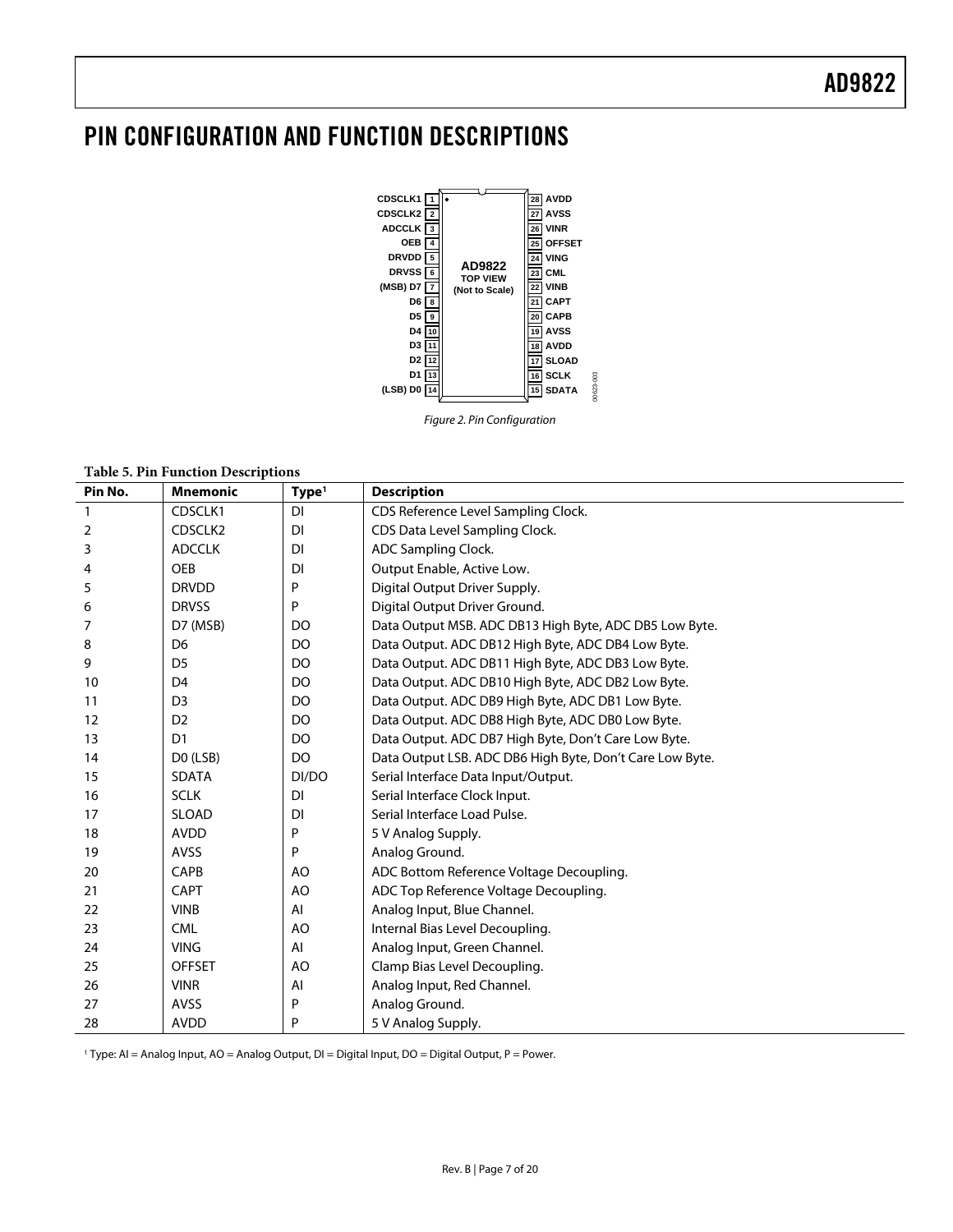# <span id="page-7-0"></span>**TERMINOLOGY**

### **Integral Nonlinearity (INL)**

Integral nonlinearity error refers to the deviation of each individual code from a line drawn from zero scale through positive full scale. The point used as zero scale occurs ½ LSB before the first code transition. Positive full scale is defined as a level 1 ½ LSB beyond the last code transition. The deviation is measured from the middle of each particular code to the true straight line.

### **Differential Nonlinearity (DNL)**

An ideal ADC exhibits code transitions that are exactly 1 LSB apart. DNL is the deviation from this ideal value; therefore, every code must have a finite width. No missing codes guaranteed to 14-bit resolution indicates that all 16384 codes, respectively, must be present over all operating ranges.

### **Offset Error**

The first ADC code transition should occur at a level ½ LSB above the nominal zero-scale voltage. The offset error is the deviation of the actual first code transition level from the ideal level.

### **Gain Error**

The last code transition should occur for an analog value 1 ½ LSB below the nominal full-scale voltage. Gain error is the deviation of the actual difference between the first and last code transitions and the ideal difference between the first and last code transitions.

### **Input Referred Noise**

The rms output noise is measured using histogram techniques. The ADC output codes' standard deviation is calculated in LSB and converted to an equivalent voltage, using the relationship  $1$  LSB =  $4$  V/16384 = 244 mV. The noise is then referred to the input of the AD9822 by dividing by the PGA gain.

#### **Channel-to-Channel Crosstalk**

In an ideal 3-channel system, the signal in one channel will not influence the signal level of another channel. The channel-tochannel crosstalk specification is a measure of the change that occurs in one channel as the other two channels are varied. In the AD9822, one channel is grounded and the other two channels are exercised with full-scale input signals. The change in the output codes from the first channel is measured and compared with the result when all three channels are grounded. The difference is the channel-to-channel crosstalk, stated in LSB.

### **Aperture Delay**

The time delay that occurs from when a sampling edge is applied to the AD9822 until the actual sample of the input signal is held. Both CDSCLK1 and CDSCLK2 sample the input signal during the transition from high to low; therefore, the aperture delay is measured from each clock's falling edge to the instant the actual internal sample is taken.

#### **Power Supply Rejection**

It specifies the maximum full-scale change that occurs from the initial value when the supplies are varied over the specified limits.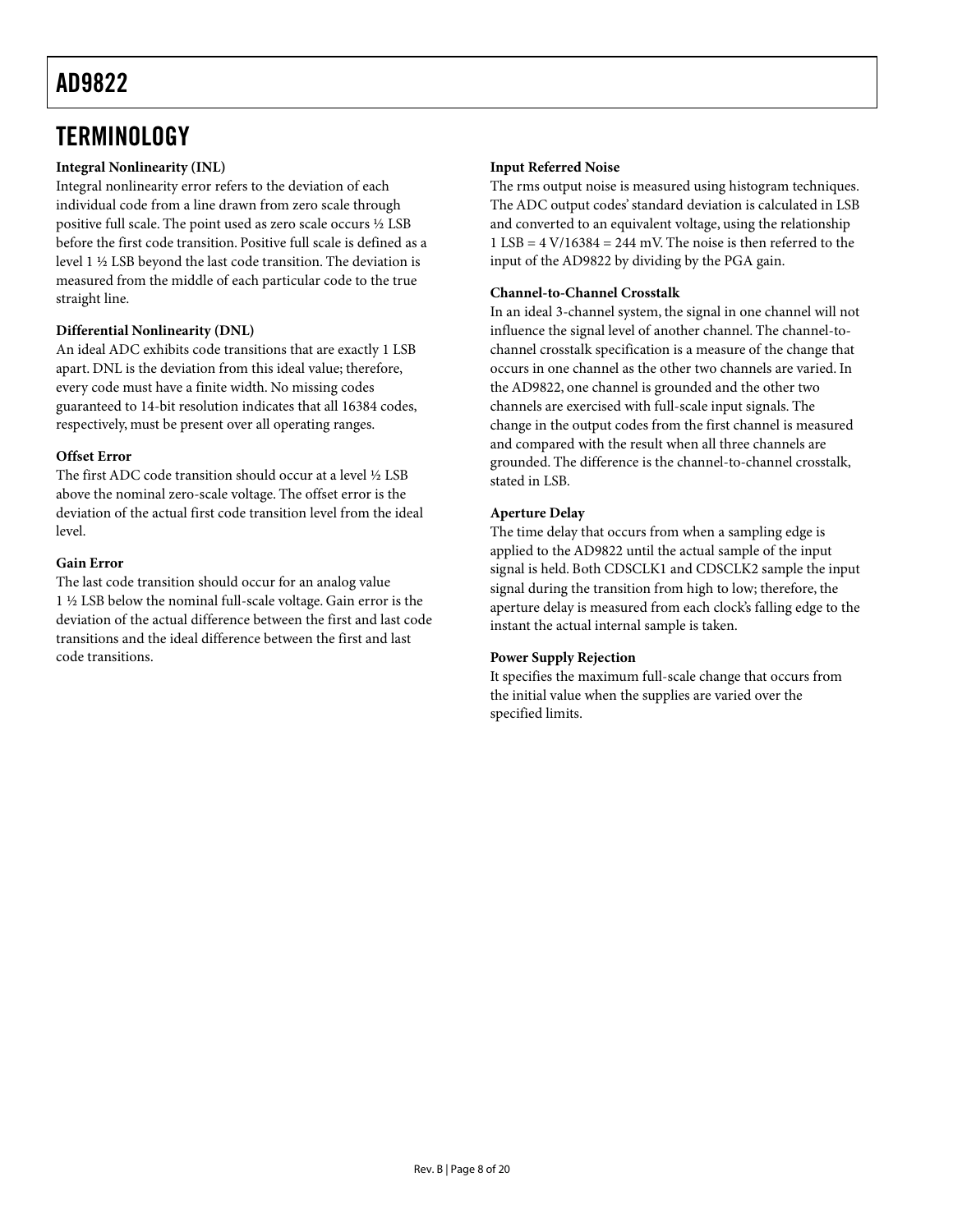<span id="page-8-0"></span>

<span id="page-8-1"></span>Figure 3. 3-Channel CDS Mode Timing



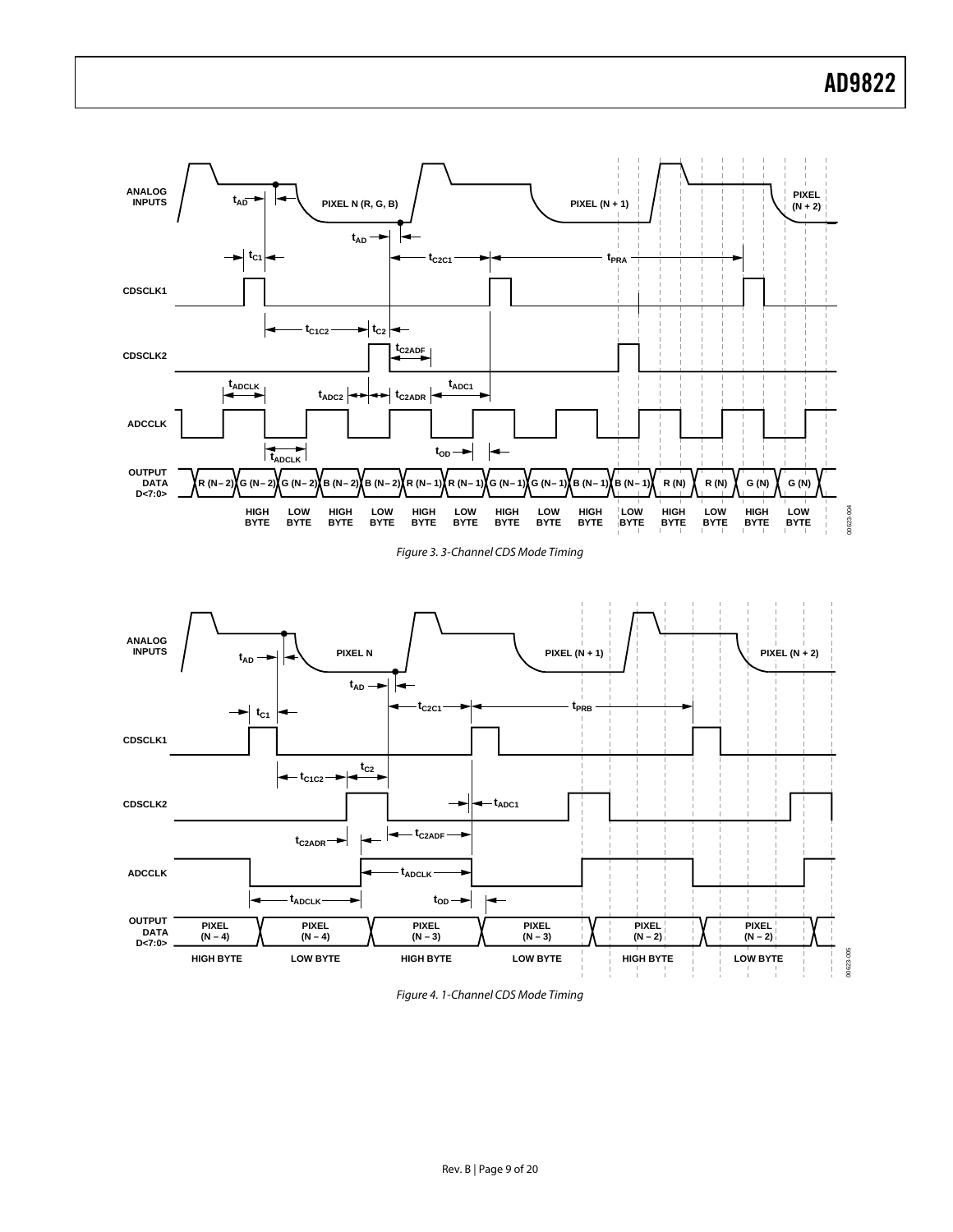<span id="page-9-0"></span>

<span id="page-9-1"></span>



Figure 6. 1-Channel SHA Mode Timing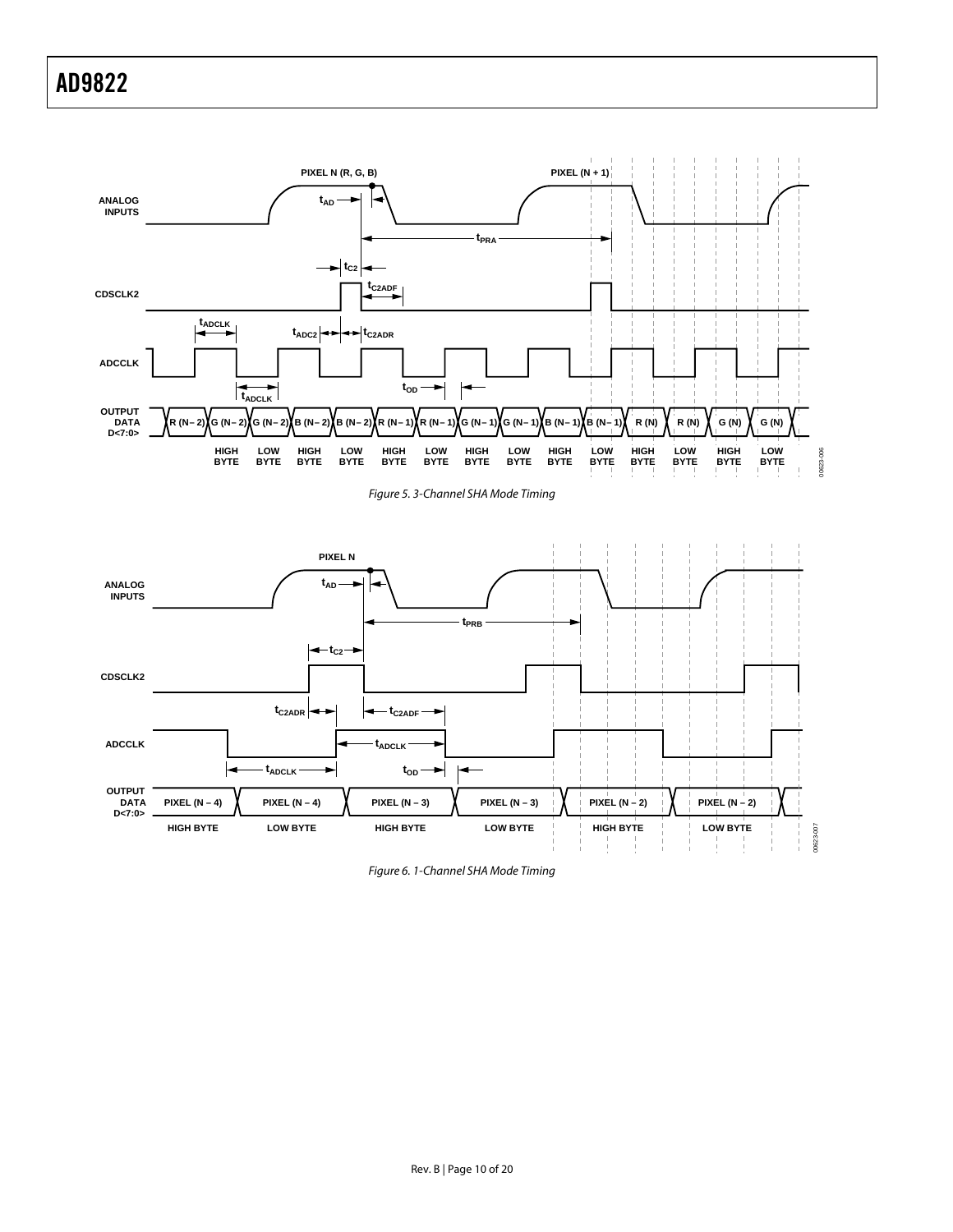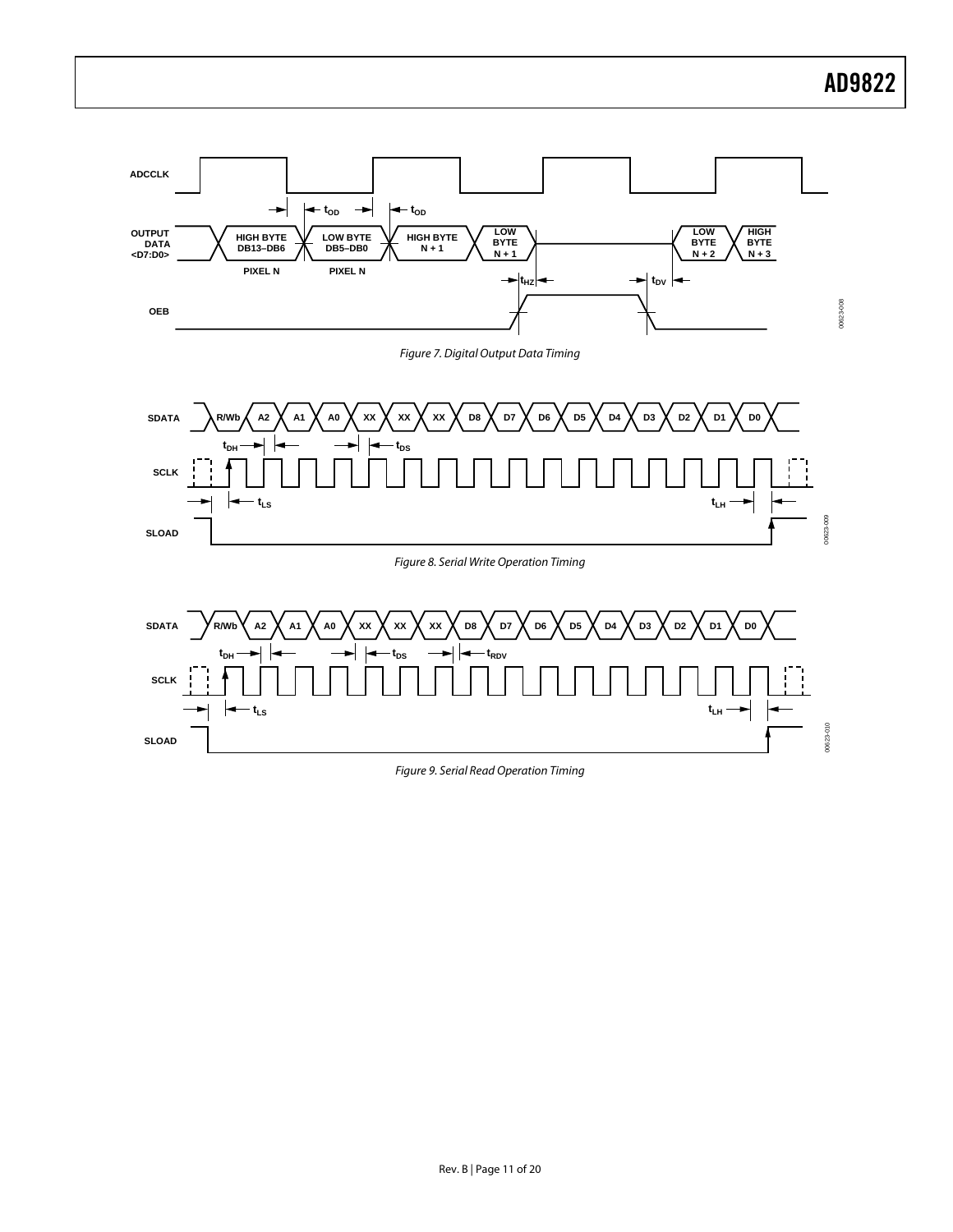# <span id="page-11-0"></span>FUNCTIONAL DESCRIPTION

The AD9822 can be operated in four different modes: 3-channel CDS mode, 3-channel SHA mode, 1-channel CDS mode, and 1-channel SHA mode. Each mode is selected by programming the configuration register through the serial interface. For more information on CDS or SHA mode operation, see the [Circuit](#page-14-1)  [Operation s](#page-14-1)ection.

## **3-CHANNEL CDS MODE**

In 3-channel CDS mode, the AD9822 simultaneously samples the red, green, and blue input voltages from the CCD outputs. The sampling points for each CDS are controlled by CDSCLK1 and CDSCLK2 (see [Figure 10 a](#page-14-2)nd [Figure 11\).](#page-14-3) CDSCLK1's falling edge samples the reference level of the CCD waveform, and CDSCLK2's falling edge samples the data level of the CCD waveform. Each CDS amplifier outputs the difference between the CCD's reference and data levels. The output voltage of each CDS amplifier is then level-shifted by an offset DAC. The voltages are scaled by the three PGAs before being multiplexed through the 14-bit ADC. The ADC sequentially samples the PGA outputs on the falling edges of ADCCLK.

The offset and gain values for the red, green, and blue channels are programmed using the serial interface. The order in which the channels are switched through the multiplexer is selected by programming the MUX register.

Timing for this mode is shown in [Figure 3.](#page-8-0) It is recommended that the falling edge of CDSCLK2 occur coincident with or before the rising edge of ADCCLK. However, this is not required to satisfy the minimum timing constraints. The rising edge of CDSCLK2 should not occur before the previous falling edge of ADCCLK, as shown by t<sub>ADC2</sub>. The output data latency is three clock cycles.

### **3-CHANNEL SHA MODE**

In 3-channel SHA mode, the AD9822 simultaneously samples the red, green, and blue input voltages. The sampling point is controlled by CDSCLK2. CDSCLK2's falling edge samples the input waveforms on each channel. The output voltages from the three SHAs are modified by the offset DACs and then scaled by the three PGAs. The outputs of the PGAs are then multiplexed through the 14-bit ADC. The ADC sequentially samples the PGA outputs on the falling edges of ADCCLK.

The input signal is sampled with respect to the voltage applied to the OFFSET pin (see [Figure 12\)](#page-15-2). With the OFFSET pin grounded, a 0 V input corresponds to the ADC's zero-scale output. The OFFSET pin may also be used as a coarse offset adjust pin. A voltage applied to this pin is subtracted from the voltages applied to the red, green, and blue inputs in the first amplifier stage of the AD9822. The input clamp is disabled in this mode. For more information, see the [Circuit Operation](#page-14-1)  section.

Timing for this mode is shown in [Figure 5.](#page-9-0) CDSCLK1 should be grounded in this mode. Although not required, it is recommended that the falling edge of CDSCLK2 occur coincident with or before the rising edge of ADCCLK. The rising edge of CDSCLK2 should not occur before the previous falling edge of ADCCLK, as shown by tADC2. The output data latency is three ADCCLK cycles.

The offset and gain values for the red, green, and blue channels are programmed using the serial interface. The order in which the channels are switched through the multiplexer is selected by programming the MUX register.

### **1-CHANNEL CDS MODE**

This mode operates in the same way as the 3-channel CDS mode. The difference is that the multiplexer remains fixed in this mode; therefore, only the channel specified in the MUX register is processed.

Timing for this mode is shown in [Figure 4.](#page-8-1) 

### **1-CHANNEL SHA MODE**

This mode operates in the same way as the 3-channel SHA mode, except the multiplexer remains stationary. Only the channel specified in the MUX register is processed.

The input signal is sampled with respect to the voltage applied to the OFFSET pin. With the OFFSET pin grounded, a 0 V input corresponds to the ADC's zero-scale output. The OFFSET pin may also be used as a coarse offset adjust pin. A voltage applied to this pin is subtracted from the voltages applied to the red, green, and blue inputs in the first amplifier stage of the AD9822. The input clamp is disabled in this mode. For more information, see the [Circuit Operation s](#page-14-1)ection.

Timing for this mode is shown in [Figure 6.](#page-9-1) CDSCLK1 should be grounded in this mode of operation.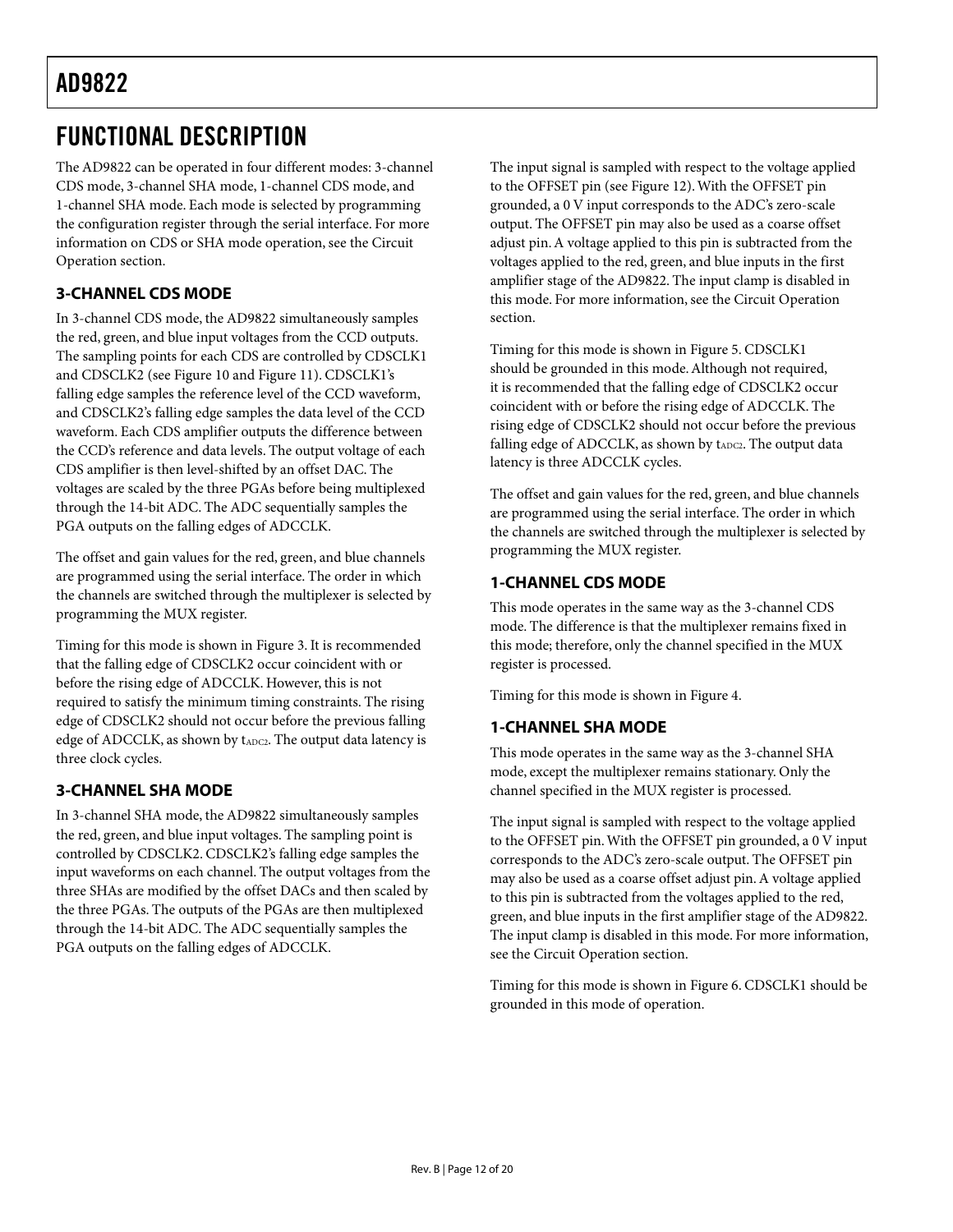### <span id="page-12-0"></span>**INTERNAL REGISTER DESCRIPTIONS**

| <b>Register Name</b> |    | <b>Address</b> |                |                | <b>Data Bits</b> |                |            |        |                |                |                |                |
|----------------------|----|----------------|----------------|----------------|------------------|----------------|------------|--------|----------------|----------------|----------------|----------------|
|                      | A2 | A1             | A <sub>0</sub> | D <sub>8</sub> | D7               | D <sub>6</sub> | D          | D4     | D <sub>3</sub> | D <sub>2</sub> | D <sub>1</sub> | D <sub>0</sub> |
| Configuration        | 0  | $\Omega$       | 0              | 0              | $\Omega$         | <b>VREF</b>    | 3Ch/1Ch    | CDS On | Clamp          | Pwr Dn         | $\mathbf 0$    | $\mathbf 0$    |
| <b>MUX</b>           | 0  | 0              |                | 0              | RGB/BGR          | Red            | Green      | Blue   | 0              | 0              | 0              | $\mathbf 0$    |
| Red PGA              | 0  |                | 0              | 0              | 0                | 0              | <b>MSB</b> |        |                |                |                | <b>LSB</b>     |
| Green PGA            |    |                |                | 0              | 0                | $\mathbf 0$    | <b>MSB</b> |        |                |                |                | <b>LSB</b>     |
| <b>Blue PGA</b>      |    | $\Omega$       | $\mathbf 0$    | 0              | 0                | 0              | <b>MSB</b> |        |                |                |                | <b>LSB</b>     |
| <b>Red Offset</b>    |    | $\Omega$       |                | <b>MSB</b>     |                  |                |            |        |                |                |                | <b>LSB</b>     |
| Green Offset         |    |                | $\mathbf 0$    | <b>MSB</b>     |                  |                |            |        |                |                |                | <b>LSB</b>     |
| <b>Blue Offset</b>   |    |                |                | <b>MSB</b>     |                  |                |            |        |                |                |                | <b>LSB</b>     |

**Table 6. Internal Register Map** 

### **Configuration Register**

The Configuration Register controls the AD9822's operating mode and bias levels. Bits D8, D1, and D0 should always be set low. Bit D7 sets the full-scale voltage range of the AD9822's ADC to either 4 V (high) or 2 V (low). Bit D6 controls the internal voltage reference. If the AD9822's internal voltage reference is used, this bit is set high. Setting Bit D6 low disables the internal voltage reference, allowing an external voltage reference to be used. Bit D5 configures the AD9822 for either the 3-channel (high) or 1-channel (low) mode of operation. Setting Bit D4 high enables the CDS mode of operation and setting this bit low enables the SHA mode of operation. Bit D3 sets the dc bias level of the AD9822's input clamp. This bit should always be set high for the 4 V clamp bias, unless a CCD with a reset feedthrough transient exceeding 2 V is used. If the 3 V clamp bias level is used, the peak-to-peak input signal range to the AD9822 is reduced to 3 V maximum. Bit D2 controls the power-down mode. Setting Bit D2 high places the AD9822 into a very low power "sleep" mode. All register contents are retained while the AD9822 is in the power-down state.

#### **Table 7. Configuration Register Settings**

| D8       | D7       | D6                       | D5                         | D4                        | D3               | D <sub>2</sub>                  | D1       | D <sub>0</sub> |
|----------|----------|--------------------------|----------------------------|---------------------------|------------------|---------------------------------|----------|----------------|
| Set to 0 | Set to 0 | <b>Internal VREF</b>     | No. of Channels            | <b>CDS Operation</b>      | Input Clamp Bias | Power-Down                      | Set to 0 | Set to 0       |
|          |          | $=$ Enabled <sup>1</sup> | $=$ 3-Ch Mode <sup>1</sup> | 1 = CDS Mode <sup>1</sup> | $= 4 V1$         | $=$ On                          |          |                |
|          |          | $0 = Disable$ d          | $0 = 1$ -Ch Mode           | $0 = SHA Mode$            | $0 = 3V$         | $0 =$ Off (Normal) <sup>1</sup> |          |                |

<span id="page-12-1"></span>1 Power-on default value.

#### **MUX Register**

The MUX register controls the sampling channel order in the AD9822. Bits D8, D3, D2, D1, and D0 should always be set low. Bit D7 is used when operating in 3-channel mode. Setting Bit D7 high sequences the MUX to sample the red channel first, then the green channel, and then the blue channel. When in this mode, the CDSCLK2 pulse always resets the MUX to sample the red channel first (see [Figure 3\)](#page-8-0). When Bit D7 is set low, the channel order is reversed to blue first, green second, and red third. The CDSCLK2 pulse always resets the MUX to sample the blue channel first. Bits D6, D5, and D4 are used when operating in 1-channel mode. Bit D6 is set high to sample the red channel. Bit D5 is set high to sample the green channel. Bit D4 is set high to sample the blue channel. The MUX remains stationary during 1-channel mode.

#### **Table 8. MUX Register Settings**

| D8       | D7               | D6                   | D <sub>5</sub>     | D <sub>4</sub>     | D <sub>3</sub> | D <sub>2</sub> | D <sub>1</sub> | D <sub>0</sub> |
|----------|------------------|----------------------|--------------------|--------------------|----------------|----------------|----------------|----------------|
| Set to 0 | 3-Channel Select | 1-Channel Select     | 1-Channel Select   | 1-Channel Select   | Set to 0       | Set to 0       | Set to 0       | Set to 0       |
|          | $= R - G - B1$   | $=$ RED <sup>1</sup> | $=$ GREEN          | $=$ BLUE           |                |                |                |                |
|          | $0 = B-G-R$      | $0 = \text{Off}$     | $0 = \text{Off}^1$ | $0 = \text{Off}^1$ |                |                |                |                |

<span id="page-12-2"></span>1 Power-on default value.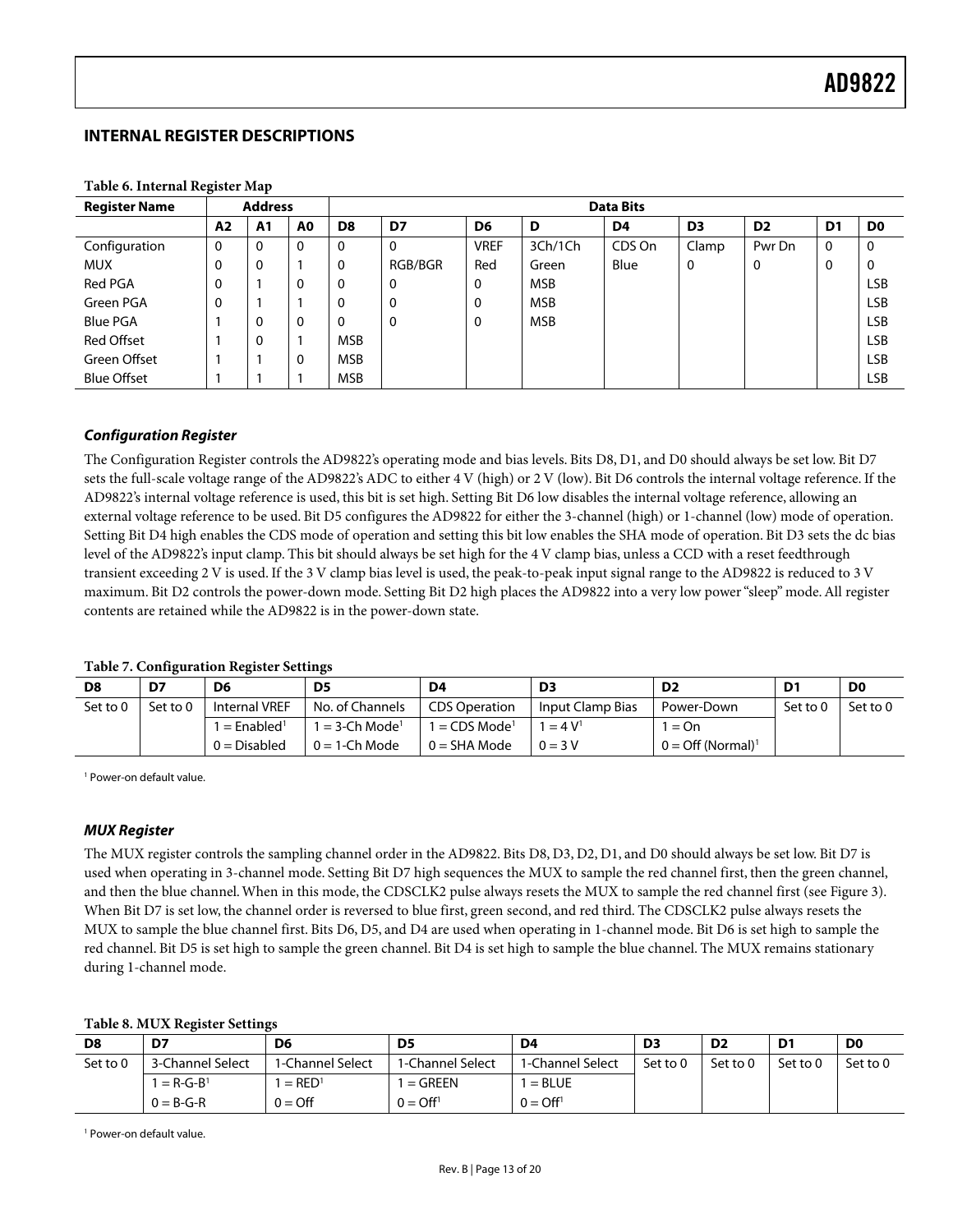### <span id="page-13-2"></span>**PGA Gain Registers**

There are three PGA registers for individually programming the gain in the red, green, and blue channels. Bits D8, D7, and D6 in each register must be set low, and Bits D5 through D0 control the gain range in 64 increments. See [Figure 15 f](#page-15-3)or the PGA gain vs. the PGA register code. The coding for the PGA registers is straight binary, with an all 0s word corresponding to the minimum gain setting (1×) and an all 1s word corresponding to the maximum gain setting (5.7×).

| D8           | $\tilde{}$<br>D7 | $\tilde{\phantom{a}}$<br>D <sub>6</sub> | D5         | D <sub>4</sub> | D <sub>3</sub> | D <sub>2</sub> | D1 | D <sub>0</sub> |            |           |
|--------------|------------------|-----------------------------------------|------------|----------------|----------------|----------------|----|----------------|------------|-----------|
| Set to 0     | Set to 0         | Set to 0                                | <b>MSB</b> |                |                |                |    | <b>LSB</b>     | Gain (V/V) | Gain (dB) |
| $\Omega$     | 0                | $\mathbf{0}$                            | 0          | 0              | $\Omega$       | 0              | 0  | 0 <sup>1</sup> | 1.0        | 0.0       |
| 0            | 0                | 0                                       | 0          | 0              | 0              | 0              | 0  |                | 1.013      | 0.12      |
|              |                  |                                         |            |                |                |                |    |                | $\bullet$  |           |
|              |                  |                                         |            |                |                |                |    |                | $\bullet$  |           |
|              |                  |                                         |            |                |                |                |    |                | $\bullet$  |           |
| $\Omega$     | $\mathbf 0$      | 0                                       |            |                |                |                |    | 0              | 5.4        | 14.6      |
| $\mathbf{0}$ |                  | $\Omega$                                |            |                |                |                |    |                | 5.7        | 15.1      |

#### **Table 9. PGA Gain Register Settings**

<span id="page-13-1"></span>1 Power-on default value.

#### **Offset Registers**

There are three PGA registers for individually programming the offset in the red, green, and blue channels. Bits D8 through D0 control the offset range from −350 mV to +350 mV in 512 increments. The coding for the offset registers is sign magnitude, with D8 as the sign bit. [Table 10 s](#page-13-0)hows the offset range as a function of the Bits D8 through D0.

#### <span id="page-13-0"></span>**Table 10. Offset Register Settings**

| D8 (MSB)       | D7          | D6          | D <sub>5</sub> | D4          | D <sub>3</sub> | D <sub>2</sub> | D <sub>1</sub>   | DO (LSB)       | Offset (mV) |
|----------------|-------------|-------------|----------------|-------------|----------------|----------------|------------------|----------------|-------------|
| $\overline{0}$ | $\mathbf 0$ | $\mathbf 0$ | $\mathbf 0$    | $\mathbf 0$ | $\mathbf 0$    | $\mathbf 0$    | $\mathbf 0$      | 0 <sup>1</sup> | 0           |
| 0              | 0           | $\mathbf 0$ | 0              | 0           | 0              | 0              | $\boldsymbol{0}$ |                | $+1.2$      |
|                |             |             |                |             |                |                |                  |                | $\bullet$   |
|                |             |             |                |             |                |                |                  |                | $\bullet$   |
|                |             |             |                |             |                |                |                  |                | $\bullet$   |
| $\mathbf 0$    |             |             |                | ٠           |                |                |                  |                | $+350$      |
|                | 0           | $\mathbf 0$ | 0              | $\mathbf 0$ | 0              | 0              | 0                | 0              | 0           |
|                | 0           | $\mathbf 0$ | $\mathbf 0$    | 0           | 0              | 0              | 0                |                | $-1.2$      |
|                |             |             |                |             |                |                |                  |                | ٠           |
|                |             |             |                |             |                |                |                  |                |             |
|                |             |             |                |             |                |                |                  |                | $\bullet$   |
|                |             |             |                |             |                |                |                  |                | $-350$      |

1 Power-on default value.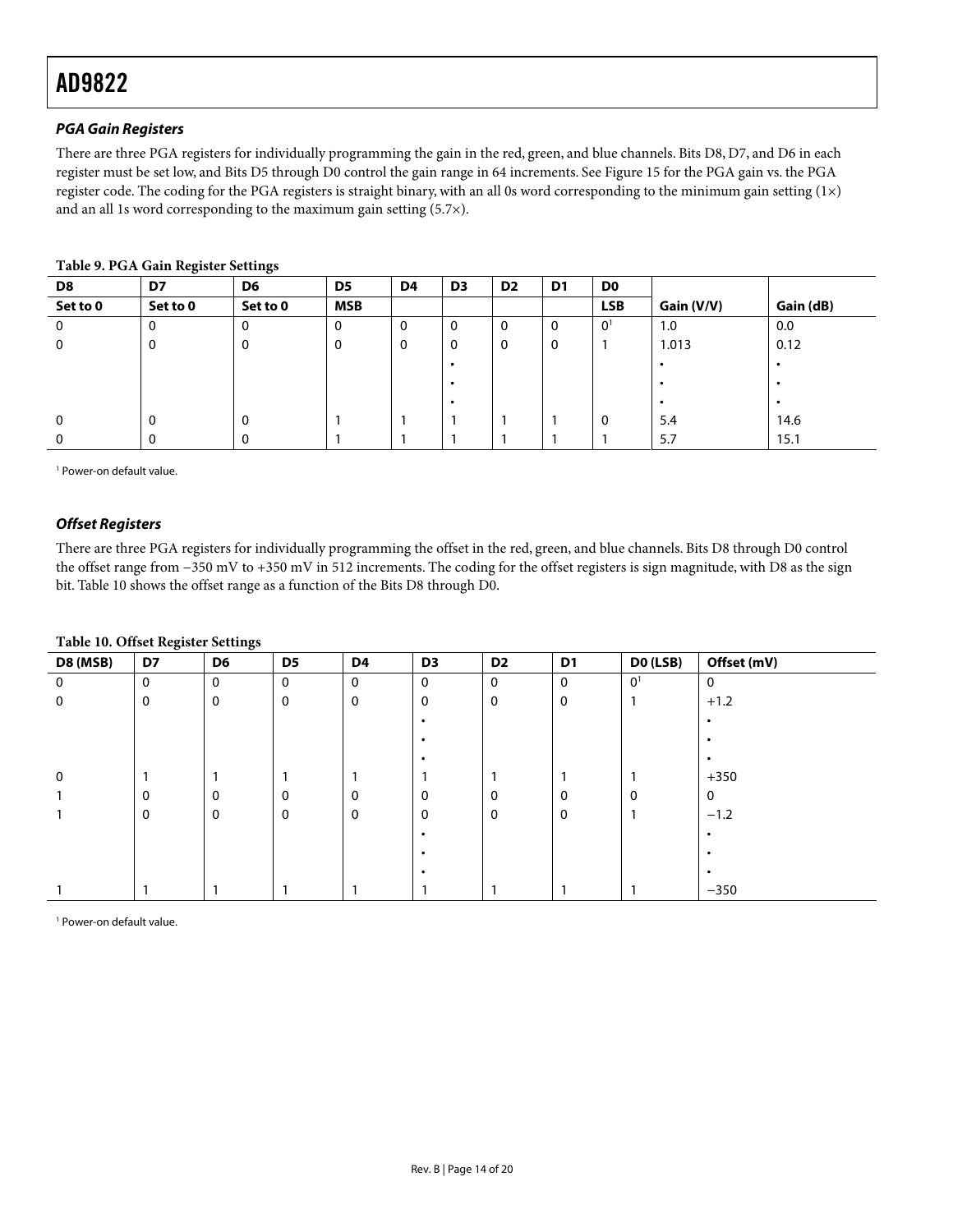# <span id="page-14-1"></span><span id="page-14-0"></span>CIRCUIT OPERATION **ANALOG INPUTS—CDS MODE**

[Figure 10 s](#page-14-2)hows the analog input configuration for the CDS mode of operation. [Figure 11 s](#page-14-3)hows the internal timing for the sampling switches. The CCD reference level is sampled when CDSCLK1 transitions from high to low, opening S1. The CCD data level is sampled when CDSCLK2 transitions from high to low, opening S2. S3 is then closed, generating a differential output voltage representing the difference between the two sampled levels.

The input clamp is controlled by CDSCLK1.When CDSCLK1 is high, S4 closes and the internal bias voltage is connected to the analog input. The bias voltage charges the external 0.1 µF input capacitor, level-shifting the CCD signal into the AD9822's input common-mode range. The time constant of the input clamp is determined by the internal 5 k $\Omega$  resistance and the external 0.1 µF input capacitance.

<span id="page-14-2"></span>

Figure 10. CDS Mode Input Configuration (All Three Channels are Identical)

<span id="page-14-3"></span>

Figure 11. CDS Mode Internal Switch Timing

### **EXTERNAL INPUT COUPLING CAPACITORS**

The recommended value for the input coupling capacitors is 0.1 µF.While it is possible to use a smaller capacitor, this larger value is chosen for several reasons:

- Signal Attenuation: The input coupling capacitor creates a capacitive divider with a CMOS integrated circuit's input capacitance, attenuating the CCD signal level. CIN should be large relative to the IC's 10 pF input capacitance in order to minimize this effect.
- Linearity: Some of the input capacitance of a CMOS IC is junction capacitance, which varies nonlinearly with applied voltage. If the input coupling capacitor is too small, the attenuation of the CCD signal varies nonlinearly with signal level. This degrades the system linearity performance.
- Sampling Errors: The internal 2 pF sample capacitors have a "memory" of the previously sampled pixel. There is a charge redistribution error between CIN and the internal sample capacitors for larger pixel-to-pixel voltage swings.As the value of CIN is reduced, the resulting error in the sampled voltage increases.With a CIN value of 0.1 µF, the charge redistribution error is less than 1 LSB for a full-scale, pixel-topixel voltage swing.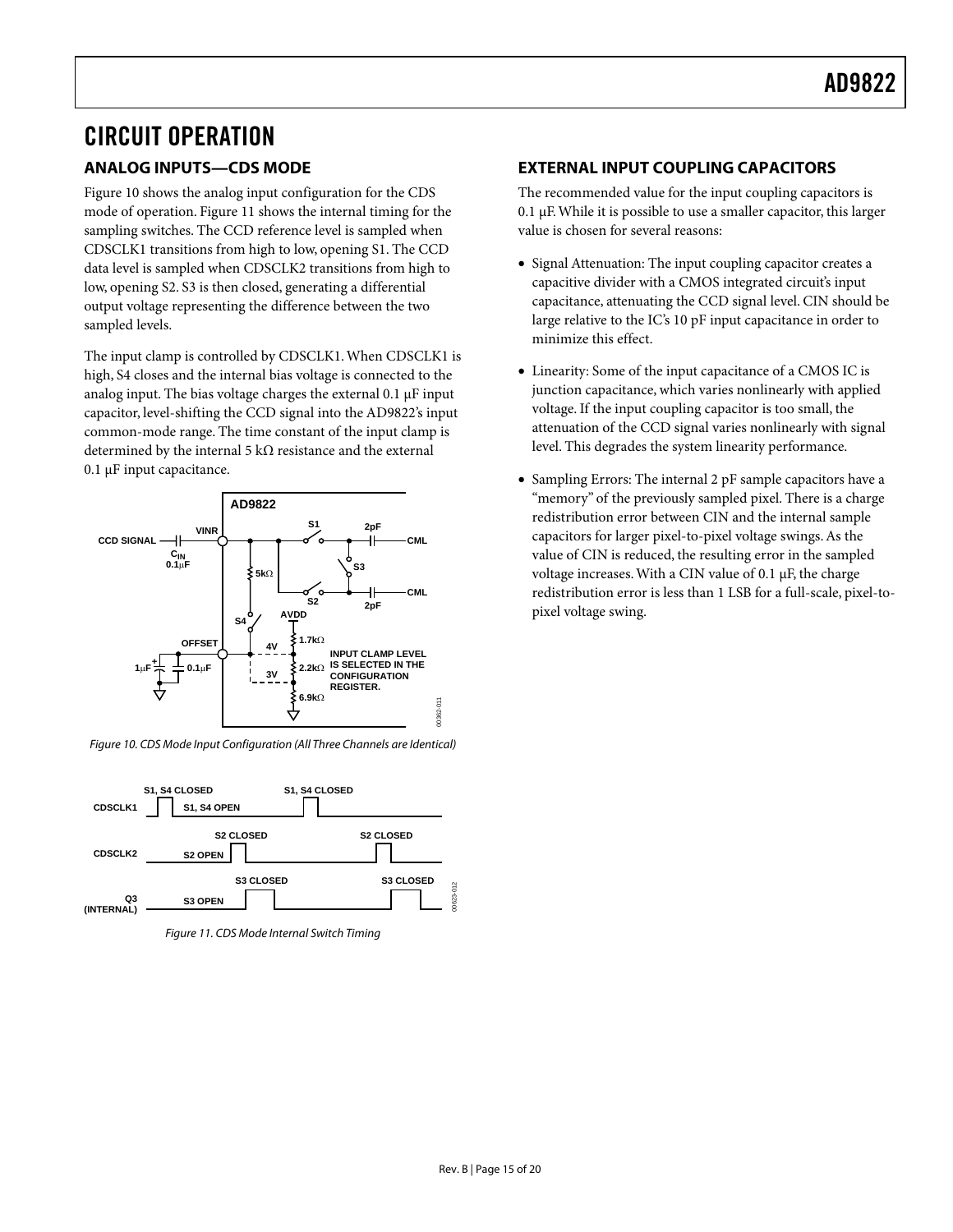### <span id="page-15-1"></span><span id="page-15-0"></span>**ANALOG INPUTS—SHA MODE**

[Figure 12 s](#page-15-2)hows the analog input configuration for the SHA mode of operation. [Figure 13 s](#page-15-4)hows the internal timing for the sampling switches. The input signal is sampled when CDSCLK2 transitions from high to low, opening S1. The voltage on the OFFSET pin is also sampled on the falling edge of CDSCLK2, when S2 opens. S3 is then closed, generating a differential output voltage representing the difference between the sampled input voltage and the OFFSET voltage. The input clamp is disabled during SHA mode operation.

<span id="page-15-2"></span>

<span id="page-15-4"></span>Figure 12. SHA Mode Input Configuration (All Three Channels are Identical)



Figure 13. SHA Mode Internal Switch Timing

[Figure 14 s](#page-15-5)hows how the OFFSET pin may be used in a CIS application for coarse offset adjustment. Many CIS signals have dc offsets ranging from several hundred millivolts to more than 1 V. By connecting the appropriate dc voltage to the OFFSET pin, the CIS signal is restored to 0.After the large dc offset is removed, the signal can be scaled using the PGA to maximize the ADC's dynamic range.

<span id="page-15-5"></span>

Figure 14. SHA Mode Used with External DC Offset

### **PROGRAMMABLE GAIN AMPLIFIERS (PGA)**

The AD9822 uses one PGA for each channel. Each PGA has a gain range from  $1 \times (0 \text{ dB})$  to  $5.8 \times (15.5 \text{ dB})$ , adjustable in 64 steps. [Figure 15 s](#page-15-3)hows the PGA gain as a function of the PGA register code. Although the gain curve is approximately linear-in-dB, the gain in V/V varies nonlinearly with register code, following the equation

$$
Gain = \frac{5.7}{1 + 4.7 \left[ \frac{63 - G}{63} \right]}
$$

where *G* is the decimal value of the gain register contents and varies from 0 to 63.

<span id="page-15-3"></span>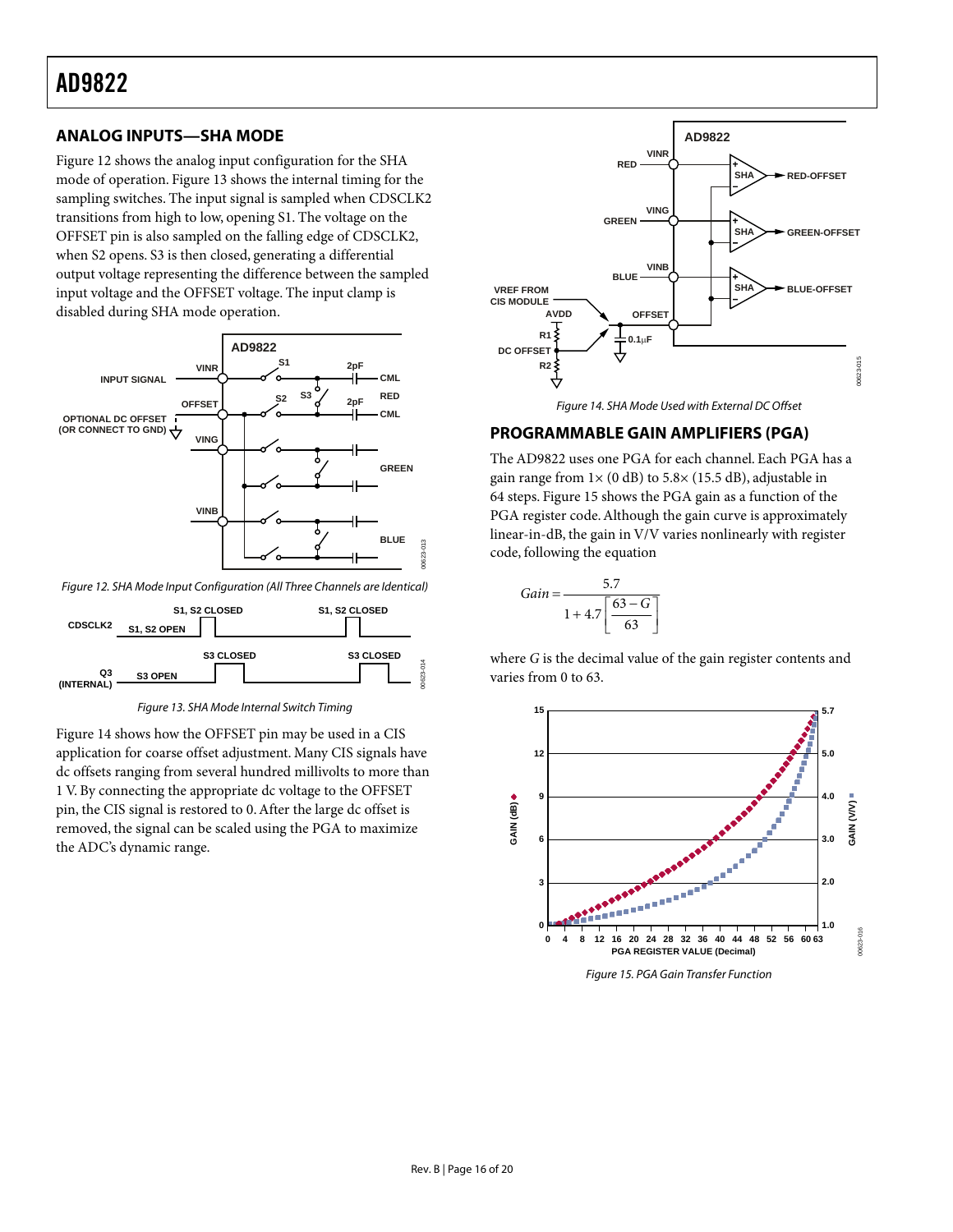## <span id="page-16-0"></span>APPLICATIONS **CIRCUIT AND LAYOUT RECOMMENDATIONS**

[Figure 16 s](#page-16-1)hows the recommended circuit configuration for 3-channel CDS mode operation. The recommended input coupling capacitor value is 0.1 µF (see the [Circuit Operation](#page-14-1)  section).A single ground plane is recommended for the AD9822.A separate power supply may be used for DRVDD, the digital driver supply, but this supply pin should still be decoupled to the same ground plane as the rest of the AD9822. The loading of the digital outputs should be minimized, either by using short traces to the digital ASIC or by using external digital buffers. To minimize the effect of digital transients during major output code transitions, the falling edge of

CDSCLK2 should occur coincident with or before the rising edge of ADCCLK (see [Figure 3](#page-8-0) through [Figure 6 f](#page-9-1)or timing). All 0.1 µF decoupling capacitors should be located as close as possible to the AD9822 pins.When operating in single-channel mode, the unused analog inputs should be grounded.

[Figure 17 s](#page-16-2)hows the recommended circuit configuration for 3-channel SHA mode.All of the above considerations also apply for this configuration, except that the analog input signals are directly connected to the AD9822 without the use of coupling capacitors. The analog input signals must already be dc-biased between 0 V and 2 V (see the [Circuit Operation s](#page-14-1)ection).

<span id="page-16-1"></span>

Figure 16. Recommended Circuit Configuration, 3-Channel CDS Mode

<span id="page-16-2"></span>

Figure 17. Recommended Circuit Configuration, 3-Channel SHA Mode (Analog Inputs Sampled with Respect to Ground)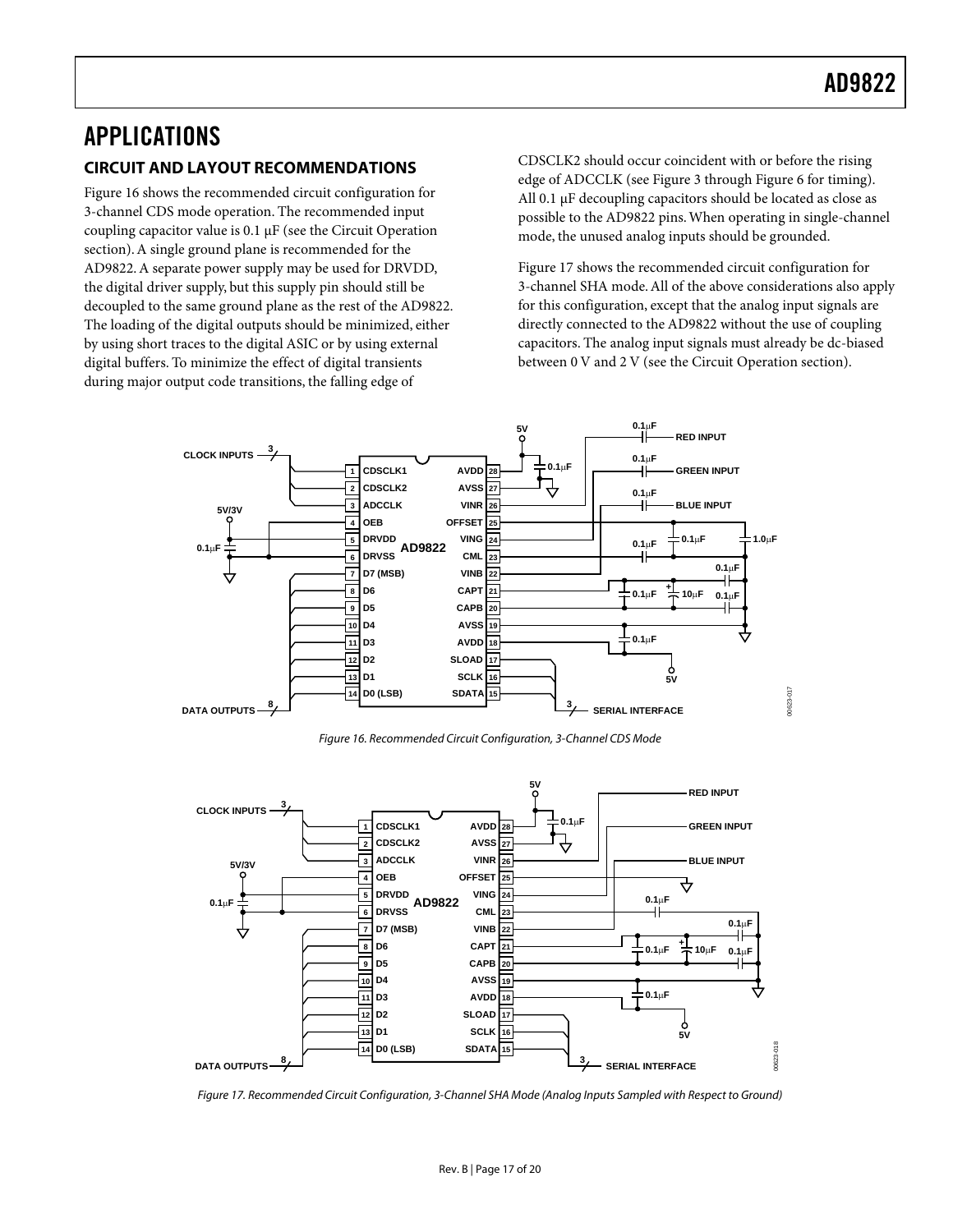# <span id="page-17-0"></span>OUTLINE DIMENSIONS



(RS-28) Dimensions shown in millimeters

### **ORDERING GUIDE**

| <b>Model</b>              | <b>Temperature Range</b>         | <b>Package Description</b> | <b>Package Options</b> |
|---------------------------|----------------------------------|----------------------------|------------------------|
| AD9822JR                  | $0^{\circ}$ C to 70 $^{\circ}$ C | 28-Lead SOIC               | $R-28$                 |
| AD9822JRRL                | $0^{\circ}$ C to 70 $^{\circ}$ C | 28-Lead SOIC               | $R-28$                 |
| AD9822JRS                 | $0^{\circ}$ C to 70 $^{\circ}$ C | 28-Lead SSOP               | <b>RS-28</b>           |
| AD9822JRSRL               | $0^{\circ}$ C to 70 $^{\circ}$ C | 28-Lead SSOP               | <b>RS-28</b>           |
| AD9822JRSZ1               | $0^{\circ}$ C to 70 $^{\circ}$ C | 28-Lead SSOP               | <b>RS-28</b>           |
| AD9822JRSZRL <sup>1</sup> | $0^{\circ}$ C to 70 $^{\circ}$ C | 28-Lead SSOP               | <b>RS-28</b>           |

<span id="page-17-2"></span><span id="page-17-1"></span> $1 Z = Pb$ -free part.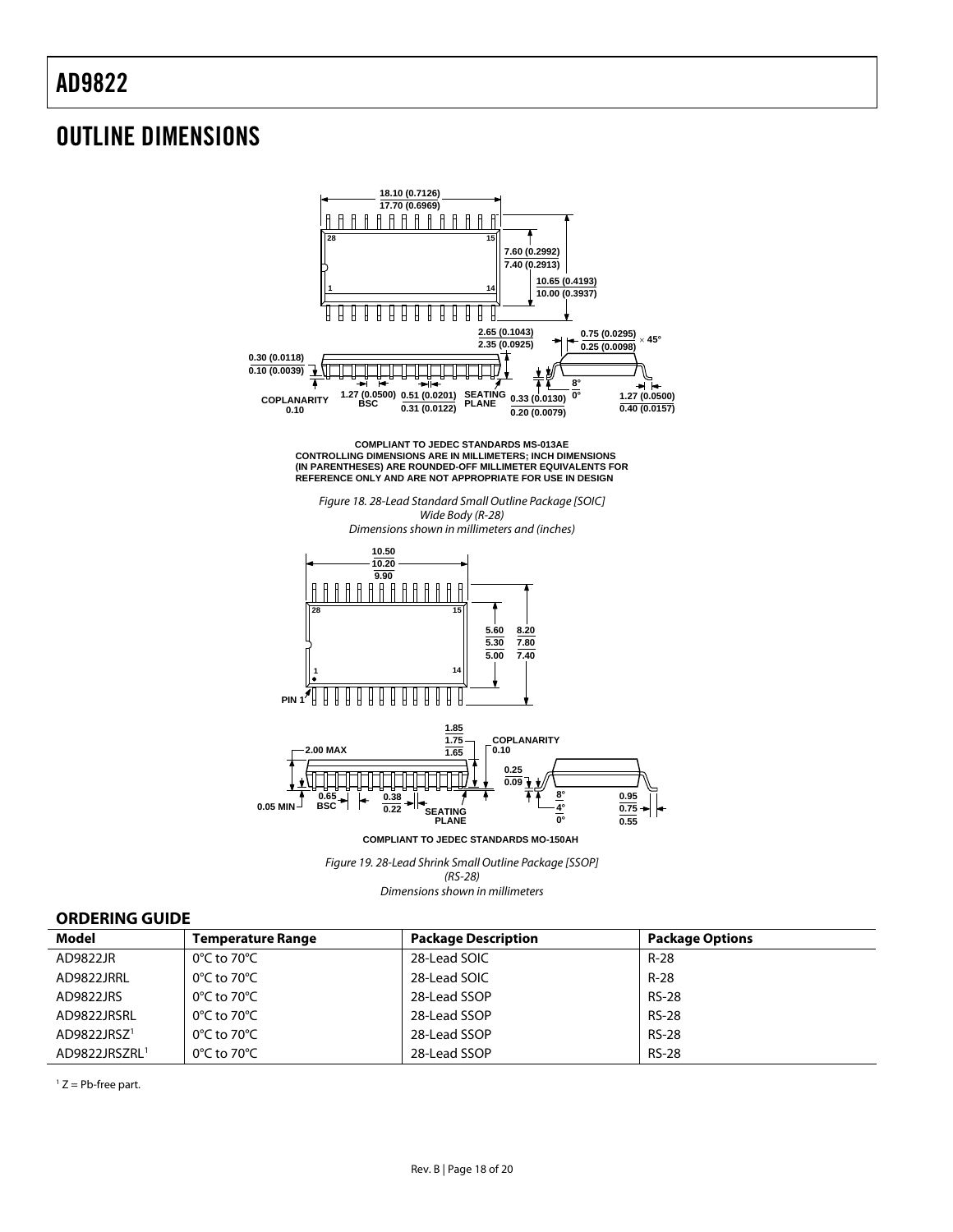# **NOTES**